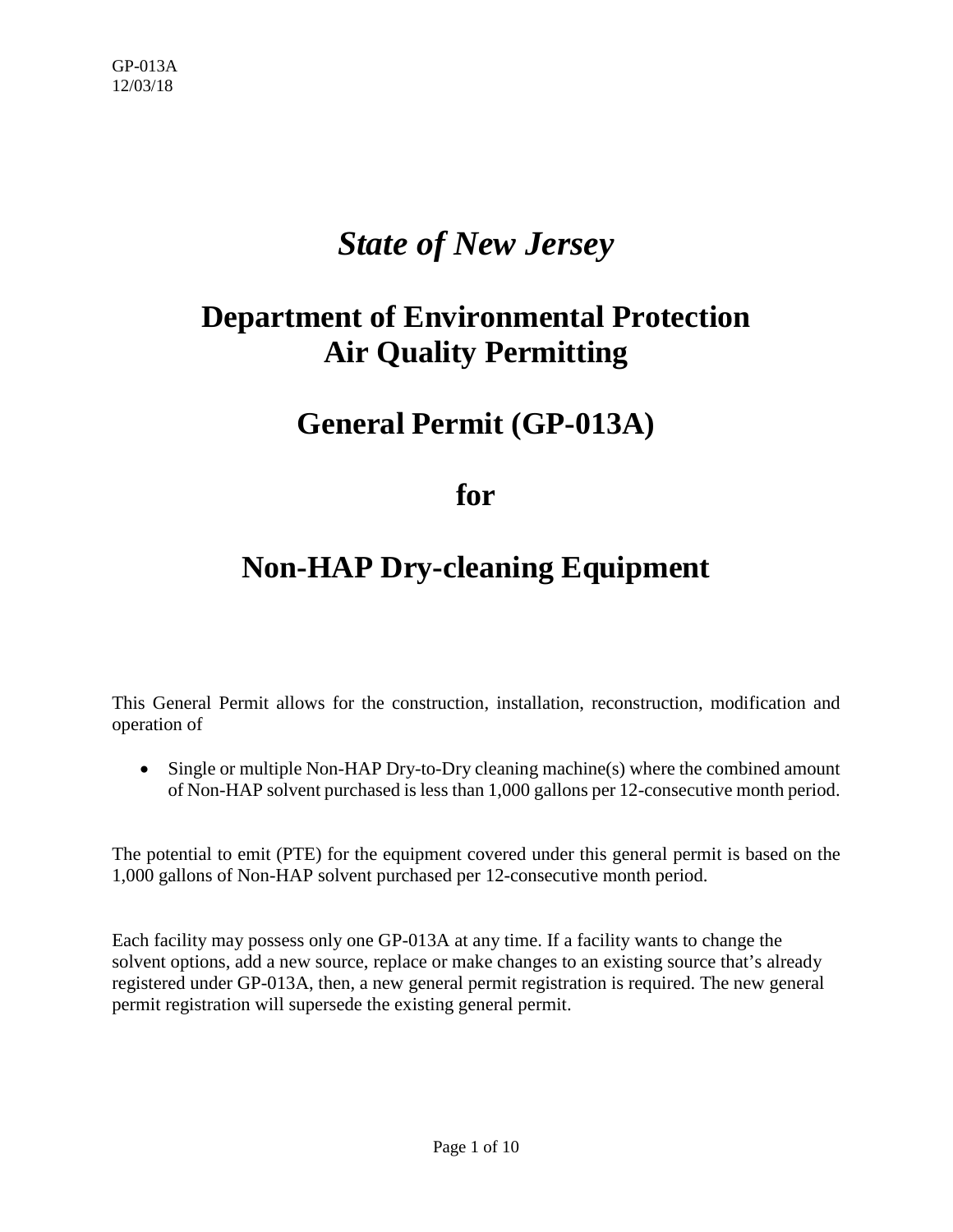#### **I. DEFINITIONS**

The terms used in this general permit shall have the same definitions in N.J.A.C. 7:27 et seq. or as defined below:

**"Department"** means the New Jersey Department of Environmental Protection.

**"Diverter valve"** means a flow control device that prevents room air from passing through a refrigerated condenser when the door of the dry-cleaning machine is open.

**"Dry cleaning"** means the process of cleaning articles using Non-HAP solvent

**"Dry-cleaning cycle"** means the washing and drying of articles in a dry-to-dry machine

**"Dry-cleaning equipment" or "Dry-cleaning machine"** means a dry-to-dry machine, located at a commercial establishment, used for cleaning textiles or garments, in which the cleaning agent is a chemical or petroleum solvent.

**"Dry-cleaning facility"** means an establishment with one or more dry cleaning systems

**"Dry-to-dry machine"** means a one machine dry cleaning operation in which washing and drying are performed in the same machine.

**"Filter"** means a porous device through which solvent is passed to remove contaminants in suspension. Examples include, but are not limited to, lint filter (button trap), cartridge filter, tubular filter, regenerative filter, pre-filter, polishing filter, and spin disc filter.

"HAP" or "Hazardous Air Pollutant" means an air contaminant listed in or pursuant to 42 U.S.C. §7412(b) or N.J.A.C.7:27-17.

**"Maximum Achievable Control Technology standard (MACT)"** means a National Emission Standard for a Hazardous Air Pollutant (NESHAP) establishing an emission limitation for a specific category or subcategory of facilities which emit one or more hazardous air pollutants (HAPs), which NESHAP is:

- 1. Promulgated by EPA pursuant to 42 U.S.C. § 7412; or
- 2. Determined by the Department on a case -by-case basis pursuant to 42 U.S.C § 7412(g) or (j).

**"Muck cooker"** means a device for heating solvent-laden waste material to volatilize and recover solvent.

**"Non-HAP solvent consumed"** means the total volume of Non-HAP solvent purchased based upon purchase receipts or other reliable measures

**"NSPS"** means Standards of Performance for New Stationary Sources as promulgated under 40 CFR 60, commonly referred to as New Source Performance Standards.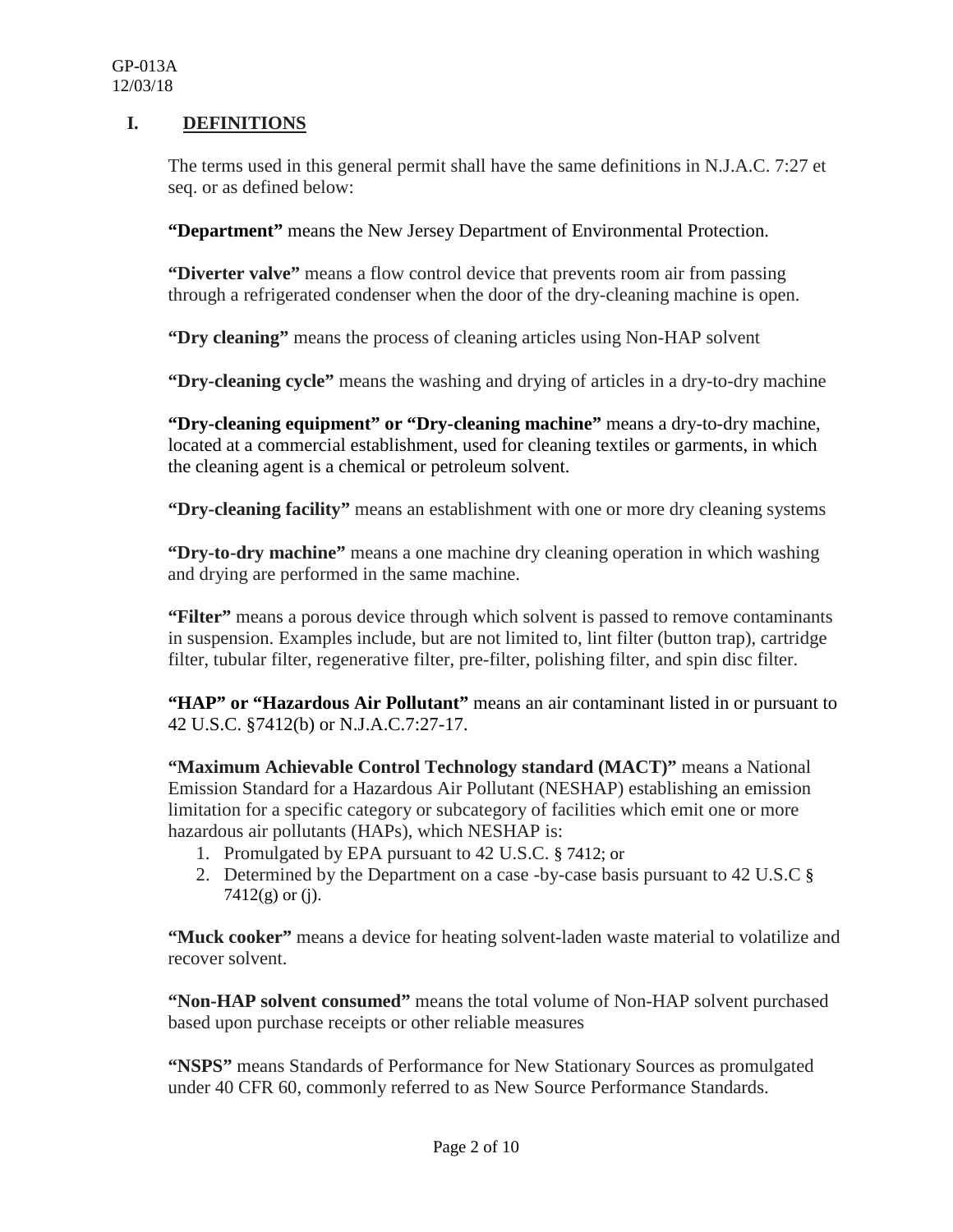#### **"Perceptible leaks"** mean any solvent vapor or liquid leaks that are obvious from:

- (1) The odor of solvent;
- (2) Visual observation, such as pools or droplets of liquid; or
- (3) The detection of gas flow by passing the fingers over the surface of equipment.

**"Potential to Emit" or "PTE"** means the maximum aggregate capacity of equipment to emit an air contaminant under its physical and operational design. Equipment-related fugitive emissions shall be included in the determination of potential to emit. For the purpose of this General Permit, physical and operational limitations on the capacity of equipment or the emission of an air contaminant, including any limitation on fugitive emissions, as part of an approved permit/certificate, are not considered part of its design.

**"Solvent"** means a cleaning agent which is a chemical or petroleum solvent considered as a VOC or a non-HAP.

**"Still"** means any device used to volatilize and recover solvent from contaminated solvent.

**"Volatile organic compound" or "VOC"** means a volatile organic compound as that term is defined by the EPA at 40 CFR 51.100(s), as supplemented or amended, which is incorporated by reference herein.

#### **II. AUTHORITY**

This General Permit is issued under the authority of N.J.S.A. 26:2C-9.2. This General Permit shall allow for inspection and evaluation to assure conformance with all provisions of N.J.A.C. 7:27 et seq. An opportunity for public comment on this General Permit was provided on June 4, 2018.

#### **III. APPLICABILITY**

This General Permit allows for the construction, installation, reconstruction, modification and operation of

• Single or multiple Non-HAP Dry-to-Dry cleaning machine(s) where the combined amount of Non-HAP solvent purchased is less than 1,000 gallons per 12-consecutive month period.

The potential to emit (PTE) for the equipment covered under this general permit is based on the 1,000 gallons of Non-HAP solvent purchased per 12-consecutive month period.

Each facility may possess only one GP-013A at any time. If a facility wants to add a new source, replace or make changes to an existing source that's already registered under GP-013A, then, a new general permit registration is required. The new general permit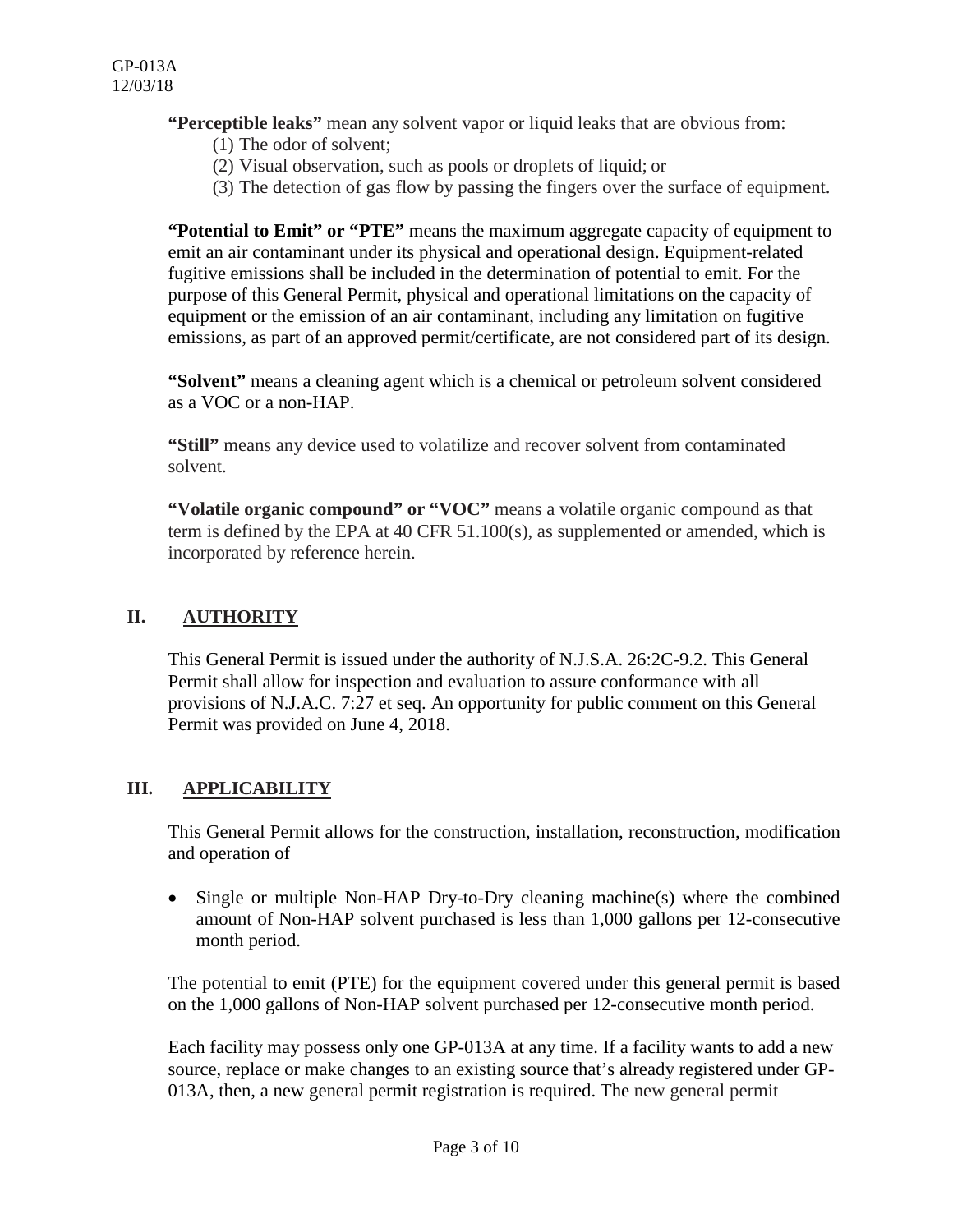registration will supersede the existing general permit.

#### **IV. EXCLUSIONS**

This General Permit shall not be used for the following equipment:

- 1. Any Perchloroethylene (PERC) Dry Cleaning equipment.
- 2. Dry-cleaning facility purchasing more than 1000 gallons of Non-HAP solvent per 12-consecutive month period
- 3. Any dry-cleaning equipment using N-propyl bromide (n-PB) also known as 1 bromopropane as a solvent.
- 4. Any transfer machines (non dry-to dry)
- 5. Any dry-cleaning equipment subject to NSPS.
- 6. Any dry-cleaning equipment subject to MACT.

#### **V. EQUIPMENT SPECIFICATIONS**

- Upon request by the Department, the Permittee shall make available all Non-HAP Solvent purchases records made in each of the previous 12 months.
- The Permittee shall maintain records of the manufacturer specifications for each equipment.

#### **VI. POTENTIAL – TO – EMIT**

The air contaminant potential to emit (PTE) of the dry-cleaning machine(s) at 1,000 gallons of non-HAP solvent shall be less than 4.25 tons per year.

#### **VII. SUBMITTAL / CONTACT INFORMATION**

For assistance or contact information, please go to the following resources:

- 1. Air Compliance and Enforcement at: <http://www.nj.gov/dep/enforcement/air.html>
- 2. Bureau of Stationary Sources at: <http://www.nj.gov/dep/aqpp/>
- 3. Small Business Assistance Program at: <http://www.nj.gov/dep/aqes/sbap/index.html>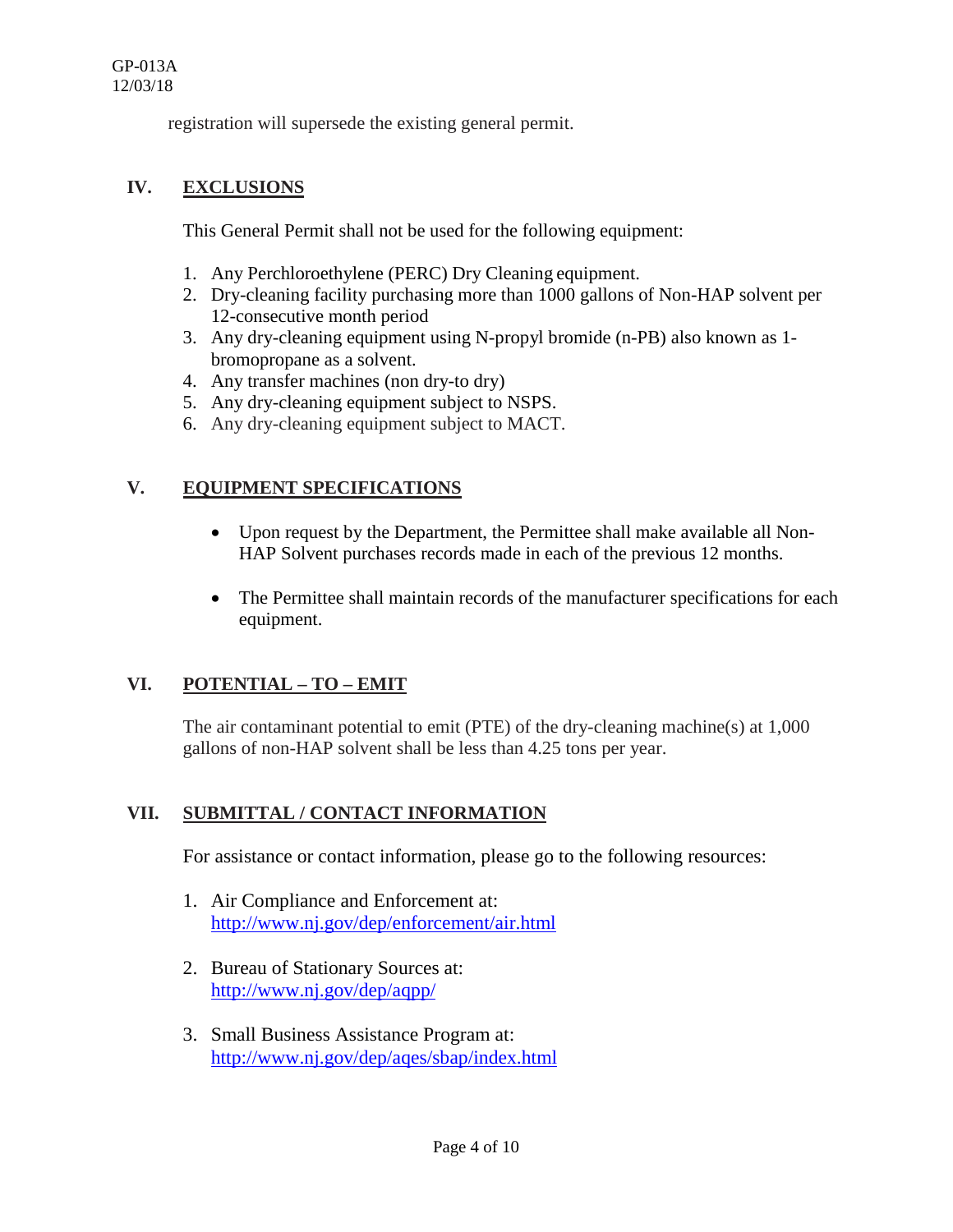#### **VIII. COMPLIANCE PLAN**

The Equipment covered by this General Permit is subject to the applicable requirements listed on the following page.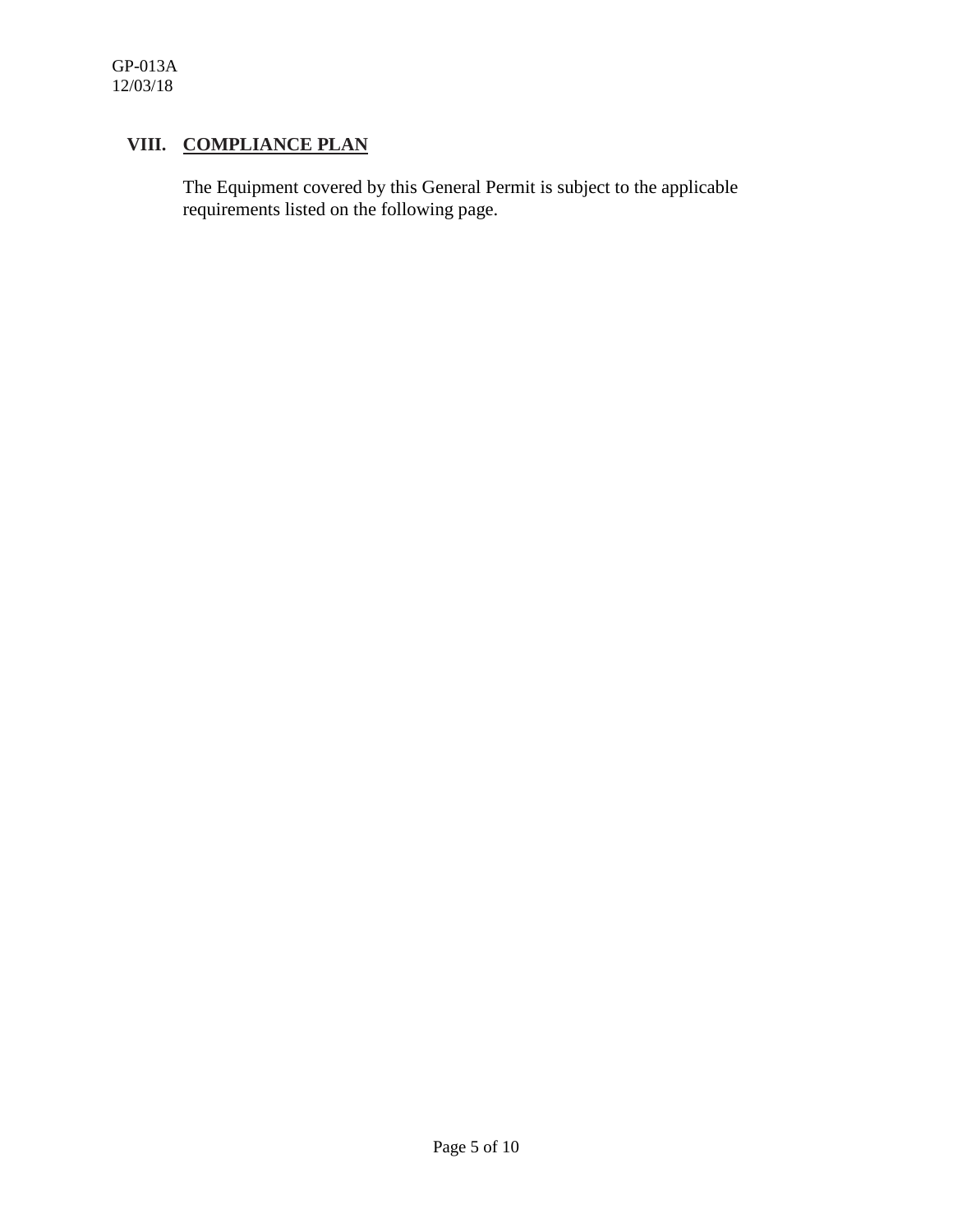### **COMPLIANCE PLAN: Non-HAP Solvent Dry-cleaning Operations**

| $Ref.$ #         | <b>Applicable Requirement</b>                                                                                                                                                                                                                                                                                                                                                                                                                                                                          | <b>Monitoring Requirement</b> | <b>Recordkeeping Requirement</b> | <b>Submittal/Action</b><br><b>Requirement</b>                                                                                                                                                                                                                                                                                                                                                                                                                                                                                                                         |
|------------------|--------------------------------------------------------------------------------------------------------------------------------------------------------------------------------------------------------------------------------------------------------------------------------------------------------------------------------------------------------------------------------------------------------------------------------------------------------------------------------------------------------|-------------------------------|----------------------------------|-----------------------------------------------------------------------------------------------------------------------------------------------------------------------------------------------------------------------------------------------------------------------------------------------------------------------------------------------------------------------------------------------------------------------------------------------------------------------------------------------------------------------------------------------------------------------|
| 1.               | All conditions contained in the document<br>"General Procedures for General Permits"<br>posted at the web page address,<br>http://www.nj.gov/dep/aqpp/genproc.htm<br>in addition to this Compliance Plan, shall<br>also be subject to enforcement.<br>[N.J.A.C.7:27-8.13(a)]                                                                                                                                                                                                                           | None.                         | None.                            | None.                                                                                                                                                                                                                                                                                                                                                                                                                                                                                                                                                                 |
| 2.               | This equipment shall not cause any air<br>contaminant, including an air contaminant<br>detectable by the sense of smell, to be<br>present in the outdoor atmosphere in such<br>quantity and duration which is, or tends to<br>be, injurious to human health or welfare,<br>animal or plant life or property, or would<br>unreasonably interfere with the enjoyment<br>of life or property, except in areas over<br>which the owner or operator has exclusive<br>use or occupancy.<br>[N.J.A.C. 7:27-5] | None.                         | None.                            | Notify by phone: Upon occurrence<br>of event. Any operation of the<br>equipment which may cause a<br>release of air contaminants in a<br>quantity or concentration which<br>poses a potential threat to public<br>health, welfare, of the environment<br>or which might reasonably result in<br>citizen complaints shall be reported<br>by the Permittee as required by the<br>Air Pollution Control Act. Such<br>Notification shall be made<br>immediately by calling the<br><b>Environmental Action Hotline at</b><br>$(877)$ 927-6337.<br>$[N.J.S.A. 26:2C-19(e)]$ |
| $\overline{3}$ . | The permittee shall ensure all dry-cleaning None.<br>machines included in this General Permit<br>are easily identifiable by clear and<br>conspicuous labeling.<br>[N.J.A.C. 7:27-8.13(a)]                                                                                                                                                                                                                                                                                                              |                               | None.                            | None.                                                                                                                                                                                                                                                                                                                                                                                                                                                                                                                                                                 |
| $\overline{4}$ . | No Visible Emissions, exclusive of<br>condensed water vapor, except for no<br>more than 3 minutes in any consecutive<br>30-minute period.<br>[N.J.A.C 7:27-8.13(a)].                                                                                                                                                                                                                                                                                                                                   | None.                         | None.                            | None.                                                                                                                                                                                                                                                                                                                                                                                                                                                                                                                                                                 |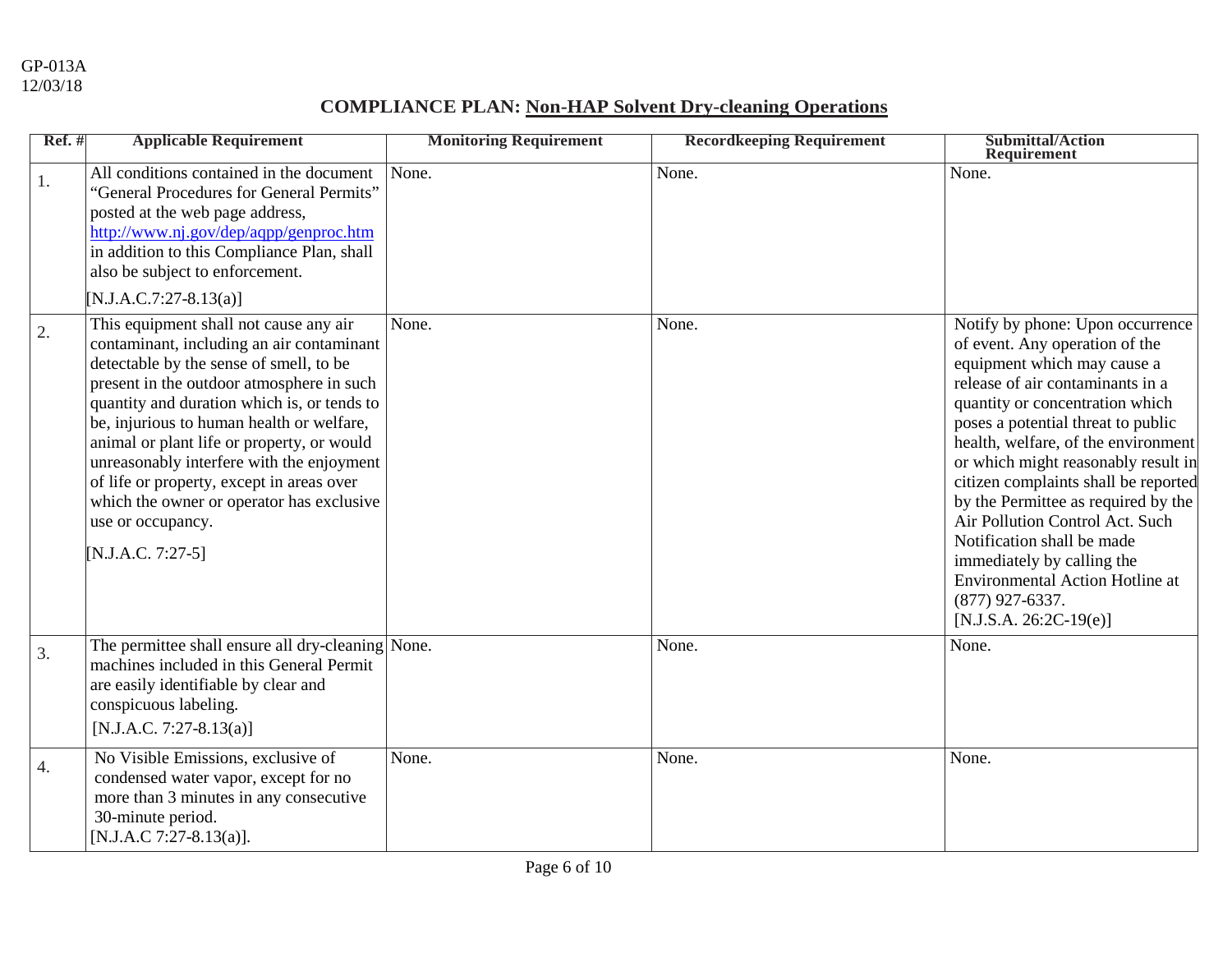| Ref. # | <b>Applicable Requirement</b>                                                                                                                                                                                                                                                                                                                                                                                                                                                                                                               | <b>Monitoring Requirement</b> | <b>Recordkeeping Requirement</b>                                                                                                                                                                                                                                                                                                                        | <b>Submittal/Action</b><br>Requirement |
|--------|---------------------------------------------------------------------------------------------------------------------------------------------------------------------------------------------------------------------------------------------------------------------------------------------------------------------------------------------------------------------------------------------------------------------------------------------------------------------------------------------------------------------------------------------|-------------------------------|---------------------------------------------------------------------------------------------------------------------------------------------------------------------------------------------------------------------------------------------------------------------------------------------------------------------------------------------------------|----------------------------------------|
| 5.     | Maximum No. of Billable Compliance<br>Inspections $\leq$ 4 inspections. The<br>equipment covered by this permit will<br>be subject to inspection fees for the<br>maximum periodic compliance<br>inspections (as defined in N.J.A.C.7:27<br>8.1) over the life of the Certificate, after<br>it receives final approval for a five-year<br>duration. The Permittee will be invoiced<br>for a service fee per inspection pursuant<br>to N.J.A.C.7:27-8.6 after the periodic<br>compliance inspection is conducted.<br>$[N.J.A.C.7:27-8.13(e)]$ | None.                         | None.                                                                                                                                                                                                                                                                                                                                                   | None.                                  |
| 6.     | The Permittee shall maintain SDS<br>(safety data sheets) records of<br>solvents used by the dry-cleaning<br>equipment.<br>$[N.J.A.C. 7:27-8.13(a)]$                                                                                                                                                                                                                                                                                                                                                                                         | None.                         | The permittee shall keep records of<br>solvents usage in the dry-cleaning<br>equipment.<br>The Permittee shall keep copies of SDS or<br>equivalent documentation from the<br>supplier.<br>Records are to be maintained on-site for at<br>least five years and be made readily<br>available upon request by the Department.<br>$[N.J.A.C. 7:27-8.13(d)]$ | None.                                  |
| 7.     | All dry-cleaning equipment registered None.<br>by this General Permit must be dry-to-<br>dry machines.<br>[N.J.A.C. 7:27-8.13(a)]                                                                                                                                                                                                                                                                                                                                                                                                           |                               | None.                                                                                                                                                                                                                                                                                                                                                   | None.                                  |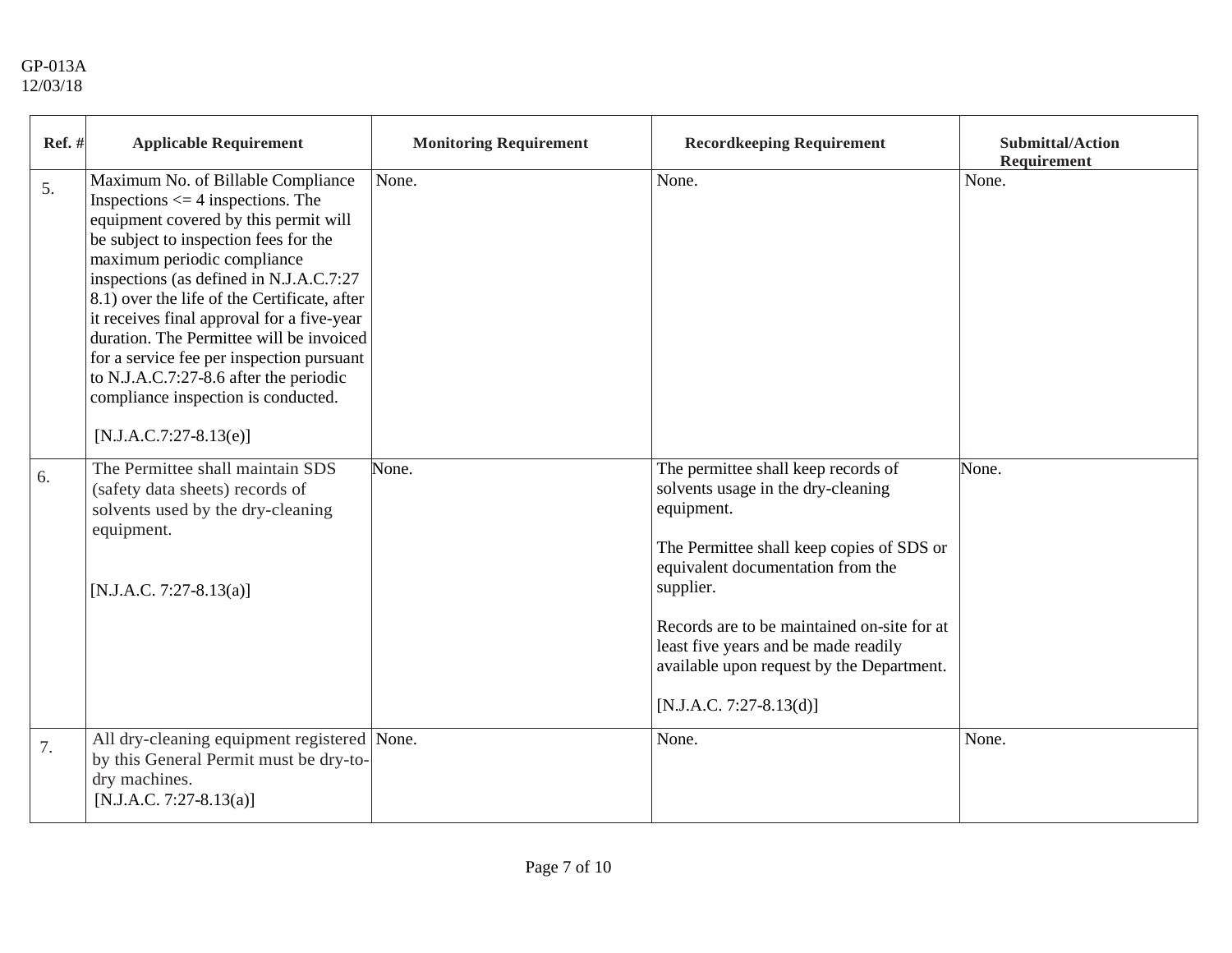#### GP-013A 12/03/18

| <b>Ref.</b> # | <b>Applicable Requirement</b>                                                                                                                                                           | <b>Monitoring Requirement</b>                                                                                                                                                                                                                                                                                                                                                                                                                                               | <b>Recordkeeping Requirement</b>                                                                                                                                                                                                                                                                                                                                                                                                                                                                                                                                                                                                                                                          | <b>Submittal/Action</b><br><b>Requirement</b>                                                                                                                                                                                                                                                                                                                                                                            |
|---------------|-----------------------------------------------------------------------------------------------------------------------------------------------------------------------------------------|-----------------------------------------------------------------------------------------------------------------------------------------------------------------------------------------------------------------------------------------------------------------------------------------------------------------------------------------------------------------------------------------------------------------------------------------------------------------------------|-------------------------------------------------------------------------------------------------------------------------------------------------------------------------------------------------------------------------------------------------------------------------------------------------------------------------------------------------------------------------------------------------------------------------------------------------------------------------------------------------------------------------------------------------------------------------------------------------------------------------------------------------------------------------------------------|--------------------------------------------------------------------------------------------------------------------------------------------------------------------------------------------------------------------------------------------------------------------------------------------------------------------------------------------------------------------------------------------------------------------------|
| 8.            | The Non-HAP Solvent purchased at<br>the facility shall not exceed 1,000<br>gallons per 12-consecutive month<br>period for all the dry-cleaning<br>equipment.<br>[N.J.A.C. 7:27-8.13(a)] | Non-HAP Solvent purchase<br>records shall be monitored each<br>month during operation. The<br>Permittee shall calculate the 12-<br>consecutive month period purchase<br>on the first day of every month by<br>summing the volume of all Non-<br>HAP Solvent purchase in each of<br>the previous 12 months for all the<br>dry-cleaning equipment (use a<br>purchase of zero for months in<br>which there were no Non-HAP<br>Solvent purchases).<br>$[N.J.A.C. 7:27-8.13(d)]$ | Recordkeeping by manual logging of<br>parameter or storing data in a computer<br>data system of solvent purchased each<br>month during operation. The Permittee<br>shall maintain the following information:<br>(1) Receipts of Non-HAP Solvent<br>purchases at the facility for all the<br>dry-cleaning equipment;<br>(2) The date and volume of non-HAP<br>Solvent purchased; and<br>(3) The calculation and result of the 12-<br>consecutive month period Non-HAP<br>Solvent purchases at the facility for<br>all the dry-cleaning equipment.<br>All records must be readily accessible<br>and available to the Department for a<br>period of five years.<br>$[N.J.A.C. 7:27-8.13(d)]$ | Notification: Upon exceeding<br>$1,000$ gallons in any 12-<br>consecutive month period, the<br>Permittee shall call the DEP<br>hotline at 1-877-927-6337 and<br>at minimum provide the<br>following information:<br><b>Facility Program</b><br>$\bullet$<br>Interest #<br><b>Facility Name</b><br><b>Reporter Name</b><br>Date and time of<br>incident<br>Description of non-<br>compliance<br>$[N.J.A.C. 7:27-8.13(d)]$ |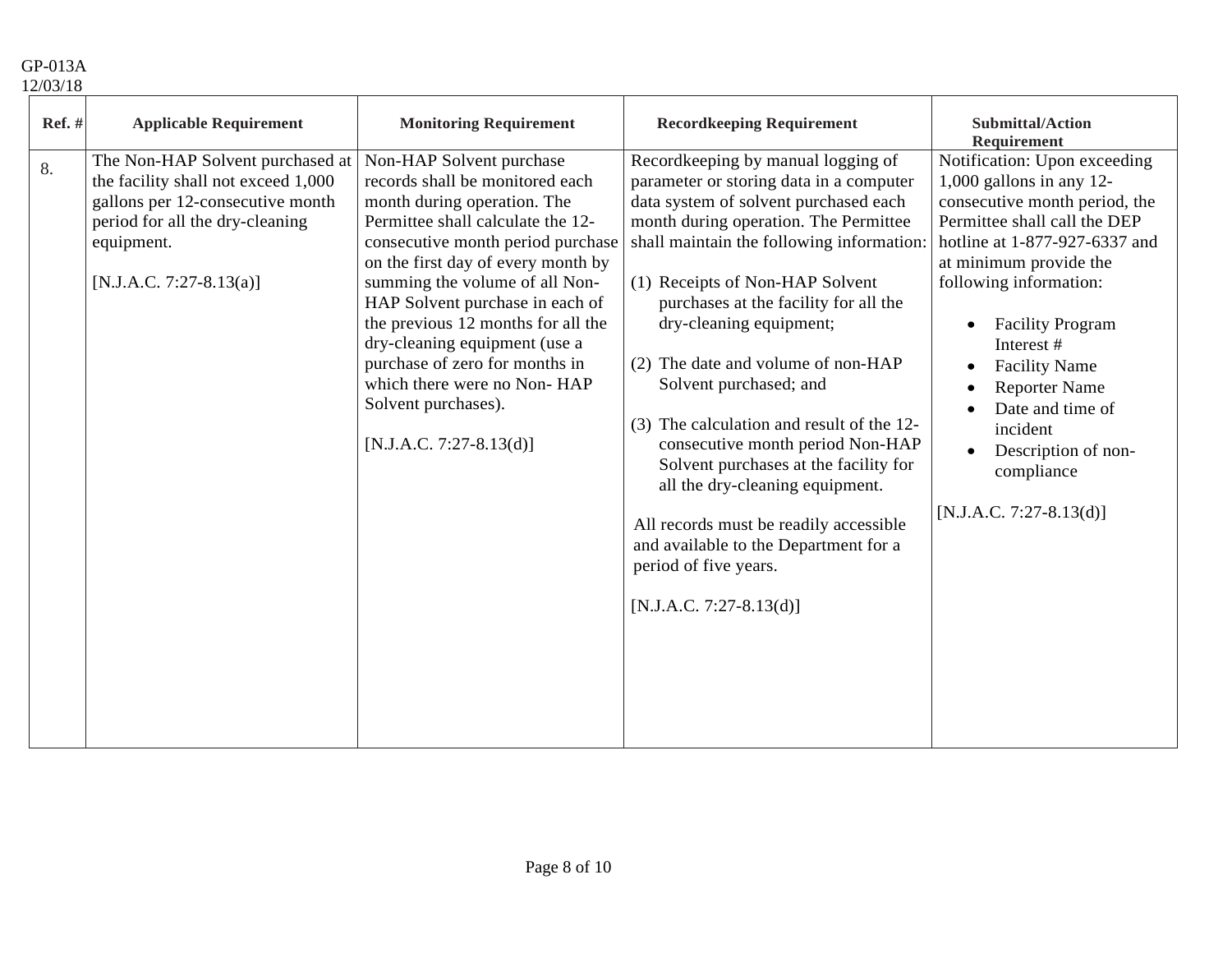GP-013A 12/03/18

|                     |                                                                                                                                                                                                                                                                                                                                                                                                                                                                                                                                                                                             |                                                                                                                                                                       |                                                                                                                                                                                                                                                                                                                                                                                                                                                                                                                                                                                          | <b>Submittal/Action</b>                                                                                                                                                                                                                                                                                            |
|---------------------|---------------------------------------------------------------------------------------------------------------------------------------------------------------------------------------------------------------------------------------------------------------------------------------------------------------------------------------------------------------------------------------------------------------------------------------------------------------------------------------------------------------------------------------------------------------------------------------------|-----------------------------------------------------------------------------------------------------------------------------------------------------------------------|------------------------------------------------------------------------------------------------------------------------------------------------------------------------------------------------------------------------------------------------------------------------------------------------------------------------------------------------------------------------------------------------------------------------------------------------------------------------------------------------------------------------------------------------------------------------------------------|--------------------------------------------------------------------------------------------------------------------------------------------------------------------------------------------------------------------------------------------------------------------------------------------------------------------|
|                     |                                                                                                                                                                                                                                                                                                                                                                                                                                                                                                                                                                                             |                                                                                                                                                                       |                                                                                                                                                                                                                                                                                                                                                                                                                                                                                                                                                                                          |                                                                                                                                                                                                                                                                                                                    |
| <b>Ref.</b> #<br>9. | <b>Applicable Requirement</b><br>The Permittee shall inspect the dry-<br>cleaning equipment each calendar<br>week during operation for any<br>perceptible leaks including but not<br>limited to:<br>1. Hose and pipe connections,<br>fittings, couplings, and<br>valves;<br>Filter gaskets and seatings;<br>2.<br>Door gaskets and seatings;<br>3.<br>Pumps;<br>4.<br>Solvent tanks and containers;<br>5.<br>Water separators;<br>6.<br>7.<br>Muck cookers;<br>Stills;<br>8.<br>9.<br>Exhaust dampers;<br>10. Diverter valves;<br>11. Cartridge filter housings; and<br>12. Settling tanks. | <b>Monitoring Requirement</b><br>Inspect the dry-cleaning equipment<br>each calendar week during<br>operation for any perceptible leaks.<br>$[N.J.A.C. 7:27-8.13(d)]$ | <b>Recordkeeping Requirement</b><br>Recordkeeping by manual logging of<br>parameter or storing data in a computer<br>data system of the inspection results each<br>calendar week during operation.<br>The Permittee shall maintain a log of the<br>following:<br>dates of inspections,<br>$\bullet$<br>the locations of any perceptible<br>leaks found and<br>the corrective measures taken to<br>$\bullet$<br>repair such leaks.<br>All records must be kept and made<br>readily accessible and available to the<br>Department for a period of five years.<br>$[N.J.A.C. 7:27-8.13(d)]$ | <b>Requirement</b><br>Repair equipment: Upon<br>occurrence of event.<br>The Permittee shall<br>immediately take the<br>equipment out of service until<br>all perceptible leaks of the dry-<br>cleaning equipment are<br>repaired consistent with the<br>manufacturer's specification.<br>$[N.J.A.C. 7:27-8.13(d)]$ |
| 10.                 | [N.J.A.C. 7:27-8.13(a)]<br>The Permittee shall drain all<br>cartridge filters in their housing, or<br>other sealed container, for a<br>minimum of twenty-four (24)<br>hours, or shall treat such filters in<br>an equivalent manner, before the<br>removal from the dry-cleaning<br>facility.<br>$[N.J.A.C. 7:27-8.13(a)]$                                                                                                                                                                                                                                                                  | None.                                                                                                                                                                 | None.                                                                                                                                                                                                                                                                                                                                                                                                                                                                                                                                                                                    | None.                                                                                                                                                                                                                                                                                                              |